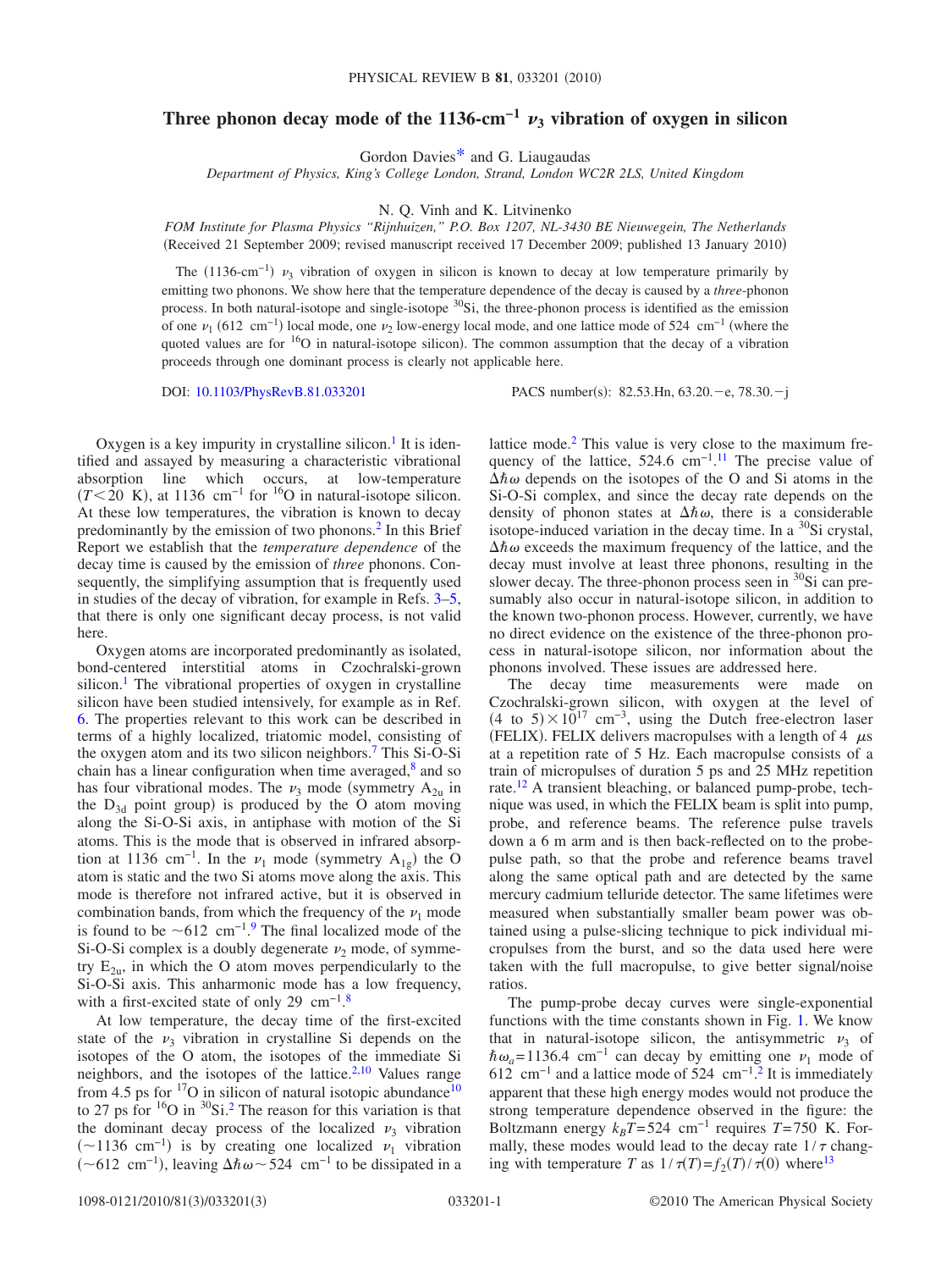<span id="page-1-0"></span>

FIG. 1. Crosses show measured data for the pump-probe decay time of the  $\nu_3$  vibration of <sup>16</sup>O in natural-isotope silicon. The diamonds show the data reported previously for single-isotope  $^{30}Si$ . The estimated uncertainties are  $\pm 1$  ps. The lines are calculated as described in the text.

$$
f_2(T) = \frac{\exp(\hbar \omega_a/kT) - 1}{\prod_{i=1}^2 [\exp(\hbar \omega_i/kT) - 1]}.
$$
 (1)

The other decay channel is by the emission of three phonons, which were undefined in Ref. [2.](#page-2-2) The total decay rate is then

$$
\frac{1}{\tau(T)} = \left[ f_2(T) + \frac{c}{1+c} f_3(T) \right] \frac{1}{\tau(0)},
$$
 (2)

where  $c$  is the relative weight of the three-phonon and twophonon processes, to be discussed below, and the threephonon process contributes

$$
f_3(T) = \left[ \frac{\exp(\hbar \omega_a/kT) - 1}{\prod_{j=1}^3 [\exp(\hbar \omega_j/kT) - 1]} \right].
$$
 (3)

<span id="page-1-1"></span>The two-phonon process is already defined, with  $\hbar \omega_1$ =61[2](#page-2-2) cm<sup>-1</sup> and  $\hbar \omega_2$ =524 cm<sup>-1</sup>.<sup>2</sup> We will also assume that the  $\nu_1$  local mode takes part in the three-phonon process and let  $\hat{h}\omega_j=612$  cm<sup>-1</sup> for *j*=1. To conserve energy,  $\hbar \omega_a = \sum \hbar \omega_i$ , and so there is only one phonon frequency to adjust in making the fit. In addition, *c* is variable. The leastsquares fit to the data requires the three-phonon process to have  $\hbar \omega_2$ =489 cm<sup>-1</sup>, and therefore  $\hbar \omega_3$ =35 cm<sup>-1</sup>. We note the involvement of this very low-energy mode, which is the origin of the strong temperature dependence, and suggest that it is the low-energy  $\nu_2$  mode. The emission of a  $\nu_2$  mode requires the  $\nu_3$  and  $\nu_2$  modes to be coupled, and the coupling is known to occur from the presence of the  $(\nu_3 + \nu_2)$  combination bands in absorption spectra[.7](#page-2-6)

The decay rate is the sum of the two- and three-phonon processes,  $1/\tau=1/\tau_2+1/\tau_3$ , and as  $T\rightarrow 0$ ,  $\tau_2/\tau_3\rightarrow c$ . The least-squares fit yields *c*=0.66 Since the observed decay time as  $T \rightarrow 0$  is  $\tau = 10.7 \pm 1$  ps, the decay time of the threephonon process is derived to be  $\tau_3 = 27 \pm 2.5$  ps. The same

value was measured for the total decay time in single-isotope  $30$ Si, where a three-phonon process is necessary.<sup>2</sup>

The data reported previously in Ref. [2](#page-2-2) for the decay of  $\nu_3$ in single-isotope  ${}^{30}$ Si are included in the figure. These data were misunderstood in the original publication and will now be reinterpreted.<sup>14</sup> In single-isotope <sup>30</sup>Si, the antisymmetric  $\nu_3$  occurs at  $\hbar \omega_a = 1129.1$  cm<sup>-1</sup>, and the symmetric  $\nu_1$  at  $\hbar \omega_s$ =594 cm<sup>-1</sup>. The difference  $\hbar \omega_a - \hbar \omega_s$ =535 cm<sup>-1</sup> lies above the maximum lattice frequency for  $30\text{Si}$  of 506 cm<sup>-1</sup>. The two-phonon decay process seen in natural-isotope silicon cannot occur. Assuming that there is one dominant threephonon decay channel, the decay rate of the  $\nu_3$  vibration is simply  $1/\tau = f_3(T)/\tau(0)$ , with the appropriate phonons. Again we assume that one mode, say mode number 1, is the  $\nu_1$  local mode, so  $\hbar \omega_1$ =594 cm<sup>-1</sup>. Then for any chosen  $\hbar \omega_2$ , the energy of the third phonon is fixed to conserve energy, and the temperature dependence is determined by only one adjustable phonon energy. Fitting Eq.  $(3)$  $(3)$  $(3)$  to the data in Fig. [1](#page-1-0) gives  $\tau(0)=26\pm 2$  ps and  $\hbar \omega_2=503\pm 10$  cm<sup>-1</sup>, and so predicts  $\hbar \omega_3$  ~ 32 cm<sup>-1</sup>, closely equal to the energy of the  $\nu_2$  local modes, as in natural-isotope silicon. A lattice mode of  $503 \pm 10$  cm<sup>-1</sup> in <sup>30</sup>Si would have a value of  $520 \pm 10$  cm<sup>-1</sup> in natural-isotope silicon, equal to the value of 524 cm−1 observed in the two-phonon decay process in naturalabundance silicon[.2](#page-2-2)

To summarize, the decay time of  $10.7 \pm 1$  ps observed at low  $T$  for  $16$ O in natural silicon is the result of two decay channels, the emission of two phonons, and the emission of three phonons. In this work we have identified the phonons involved in the three-phonon as the  $\nu_1$  and  $\nu_2$  local modes and an energy-conserving lattice mode, producing a decay time of  $27 \pm 2.5$  ps as  $T \rightarrow 0$ . The decay time of the twophonon process as  $T \rightarrow 0$  is therefore  $17.8 \pm 1.7$  ps. Qualitatively, the involvement of two local modes in a three-phonon process is consistent with the decay time being relatively rapid compared to many three-phonon processes,<sup>4</sup> and only 50% slower than the two-phonon process. We have shown that it is the three-phonon process that predominantly determines the temperature dependence of the decay time. The usual assumption that a decay occurs through one dominant mechanism is clearly not valid here. In single-isotope  ${}^{30}Si$ , where the two-phonon process is forbidden, we have reanalyzed the data and have identified the phonons involved in the three-phonon process; they are the same (isotopically shifted) phonons as occur in the three-phonon decay process in natural-isotope silicon.

We thank the Stichting voor Fundamenteel Onderzoek der Materie (FOM) for beam time and assistance at FELIX. This work was supported by the European Community—Research Infrastructure Action under the FP6 "Structuring the European Research Area" Programme through the initiative for "Integrating Activity on Synchrotron and Free Electron Laser Science."